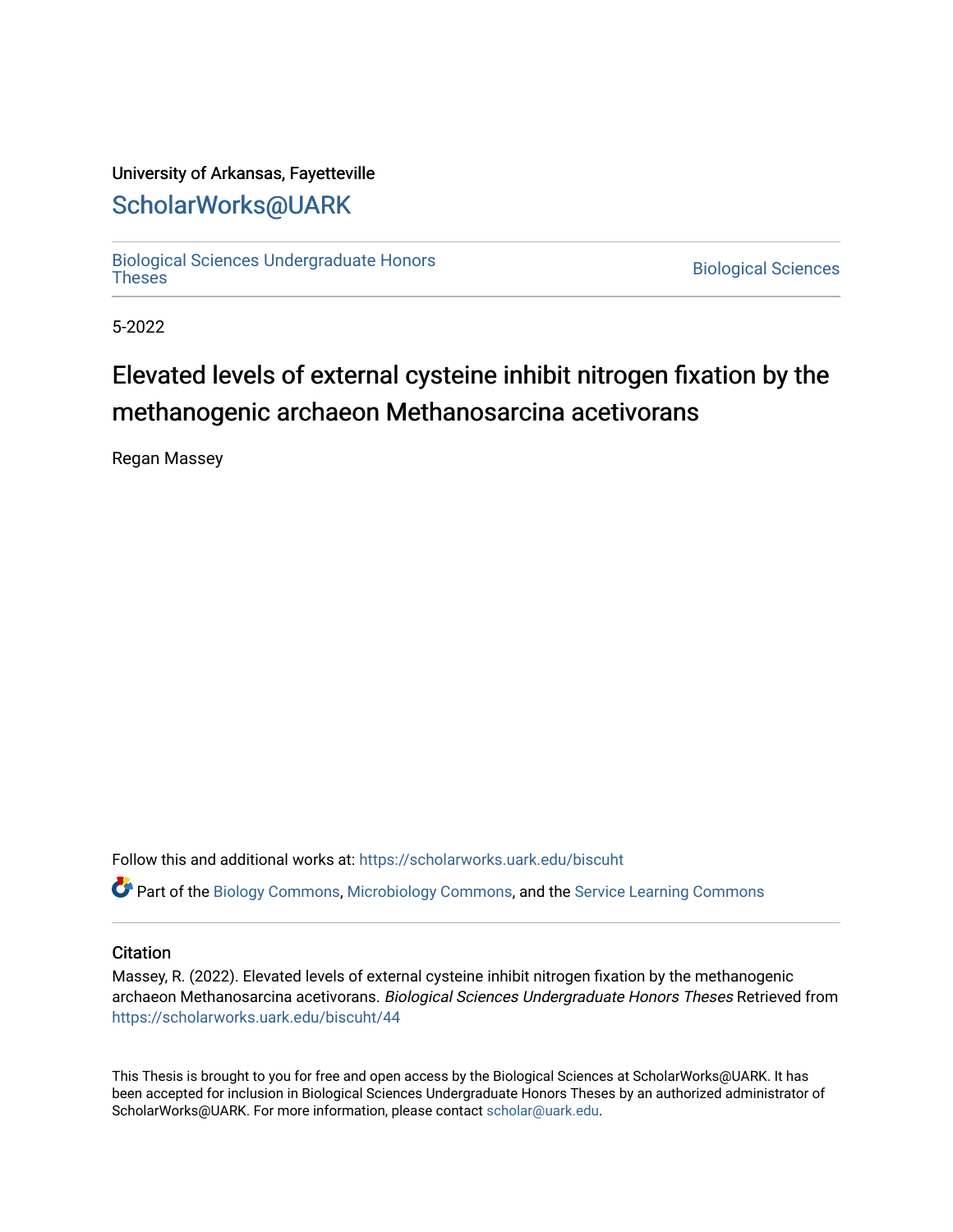# **Elevated levels of external cysteine inhibit nitrogen fixation by the methanogenic archaeon** *Methanosarcina acetivorans*

An Honors Thesis submitted in partial fulfillment of the requirements for Honors Studies in Biological Sciences

By

Regan Massey

Spring 2022

Biology

J. William Fulbright College of Arts and Sciences

**The University of Arkansas**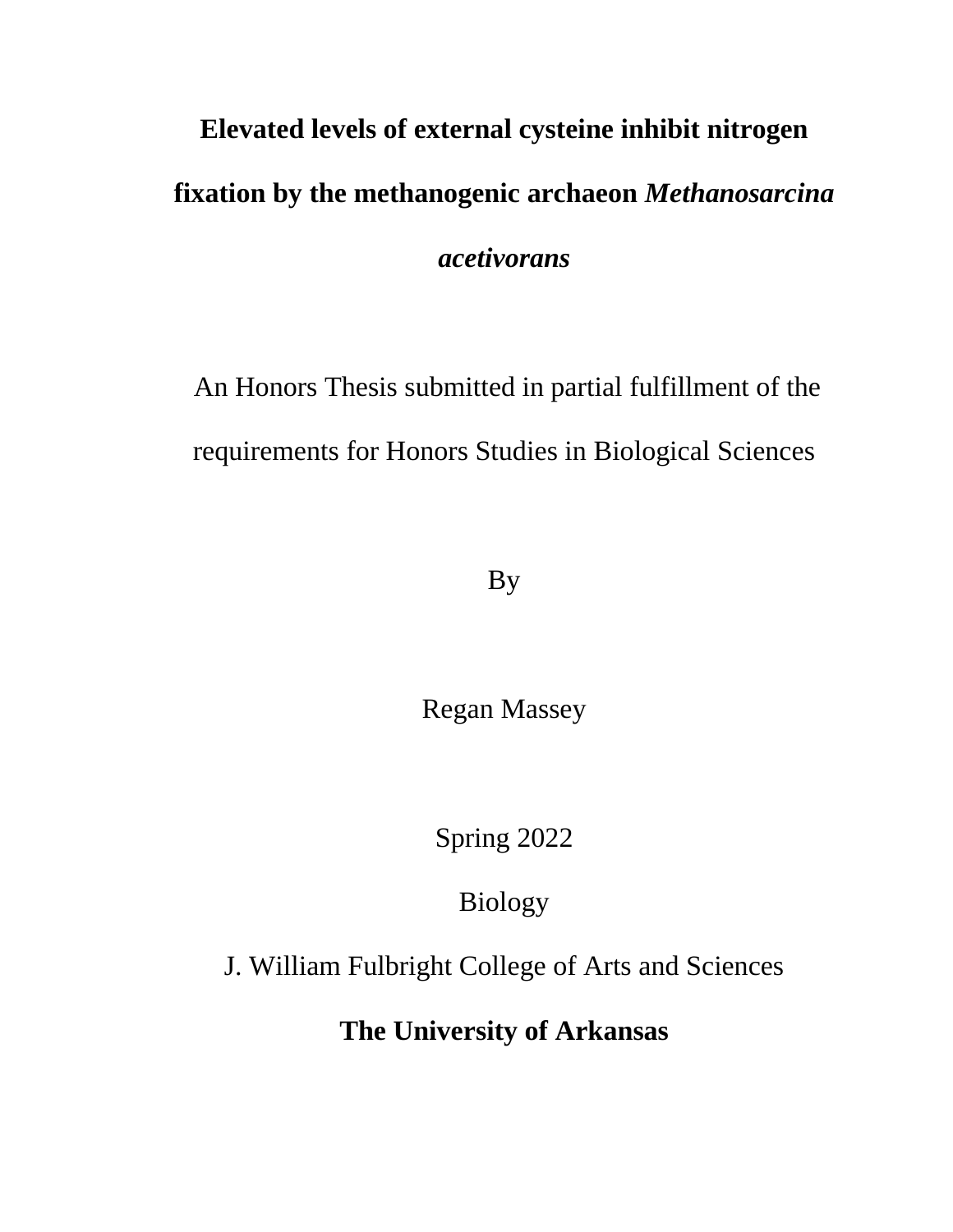#### **Acknowledgements**

I would like to acknowledge Dr. Daniel Lessner for giving me the opportunity to, as an undergraduate, be involved in his research and guiding me throughout my time in his lab. I would also like to thank Ahmed Dhamad for all his work using the CRISPRdCas9 system and preparing the knockdown strains require for the study. Lastly, I would like to acknowledge and thank Dr. Faith Lessner and Melissa Chanderban for teaching me the lab techniques and getting my started on my research. Without these people and the University of Arkansas Fulbright Honors Department, this opportunity would not have been possible.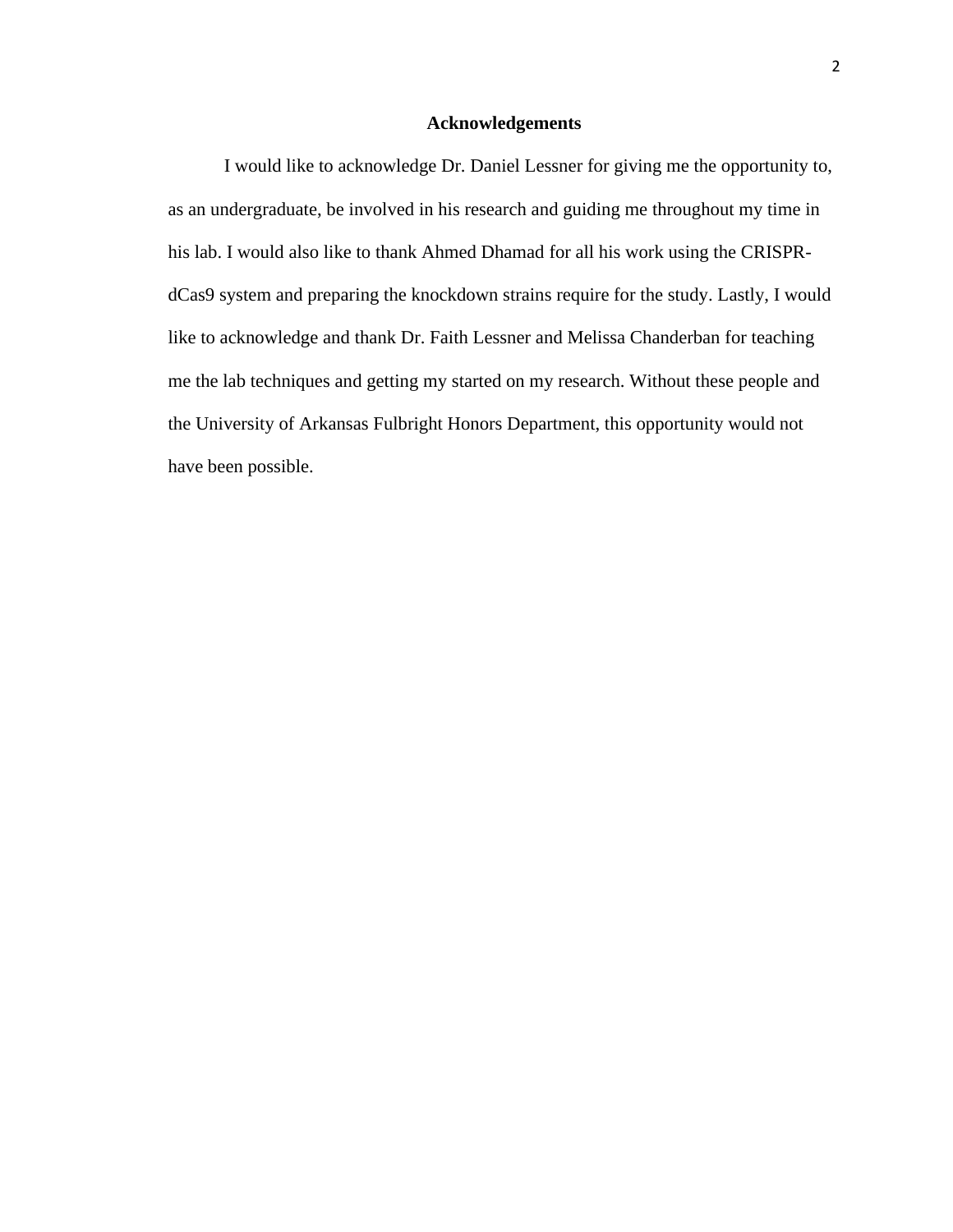## **Table of Contents**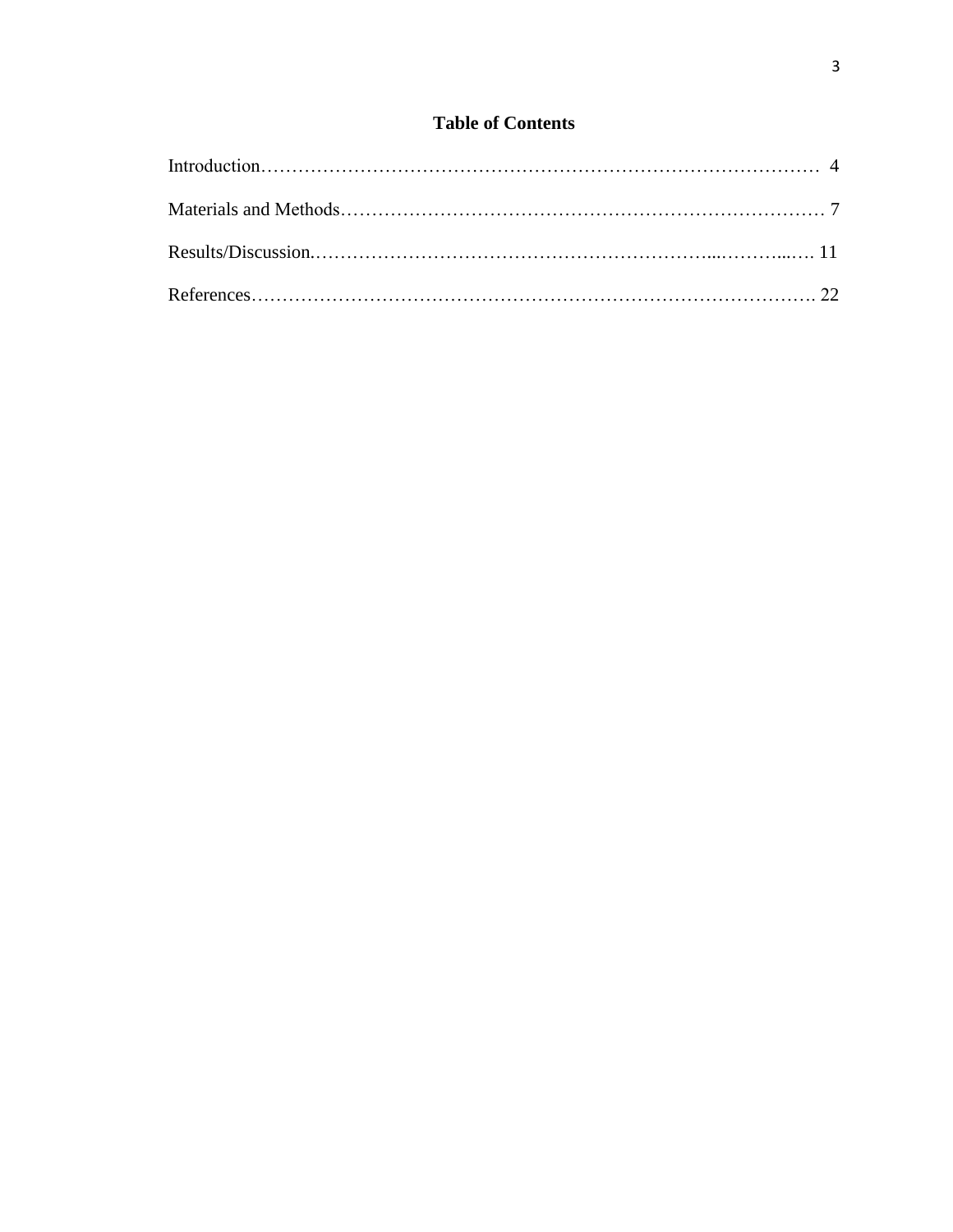#### **Introduction**

Nitrogen is one of the most limiting nutrients on earth yet vital to life as it is the building block for DNA, RNA, and proteins (1). There is an abundance of nitrogen; however, only a small portion is available for consumption. Fixed nitrogen sources are forms of nitrogen that are biologically available and can readily be used for an organism's metabolism, and one of the most common fixed sources of nitrogen is ammonia (NH<sub>3</sub>) (2). Although the atmosphere is composed of nearly 80% nitrogen, it is in the form of dinitrogen  $(N_2)$  which is not a fixed source and cannot be readily used by majority of organisms (1). To combat this, in the field of agriculture, commercial fertilizers are used to provide nitrogen to the crops which has a significant negative impact on the environment. With increased usage of fertilizers, there is damaging amounts of nitrate residues left in the soil that leads to pollution of water and the atmosphere via leaching and gentrification (3). The key to combating limiting nitrogen in agriculture may be through the study of nitrogen-fixing prokaryotes. If crops had the genetic tools to create fixed nitrogen, there would be no reliance on synthetic fertilizers to provide the plants with ammonia.

Certain bacteria and archaea play a vital role in the earth's nitrogen cycle through their ability to convert the abundant nitrogen in the atmosphere  $(N_2)$  into a usable form through a process called nitrogen fixation. As of now, this is only found in prokaryotes. Nitrogen fixation takes dinitrogen from the atmosphere, transforming it into ammonia at the cost of a minimum of 16 ATP ( $N_2$  + 16ATP + 8e<sup>-</sup> + 8H<sup>+</sup>  $\rightarrow$  2NH<sub>3</sub> + H<sub>2</sub> + 16ADP + 16Pi) (4). This process is possible due to a specialized enzyme called nitrogenase. There are three nitrogenases with different metals, molybdenum (Mo), vanadium (V), and iron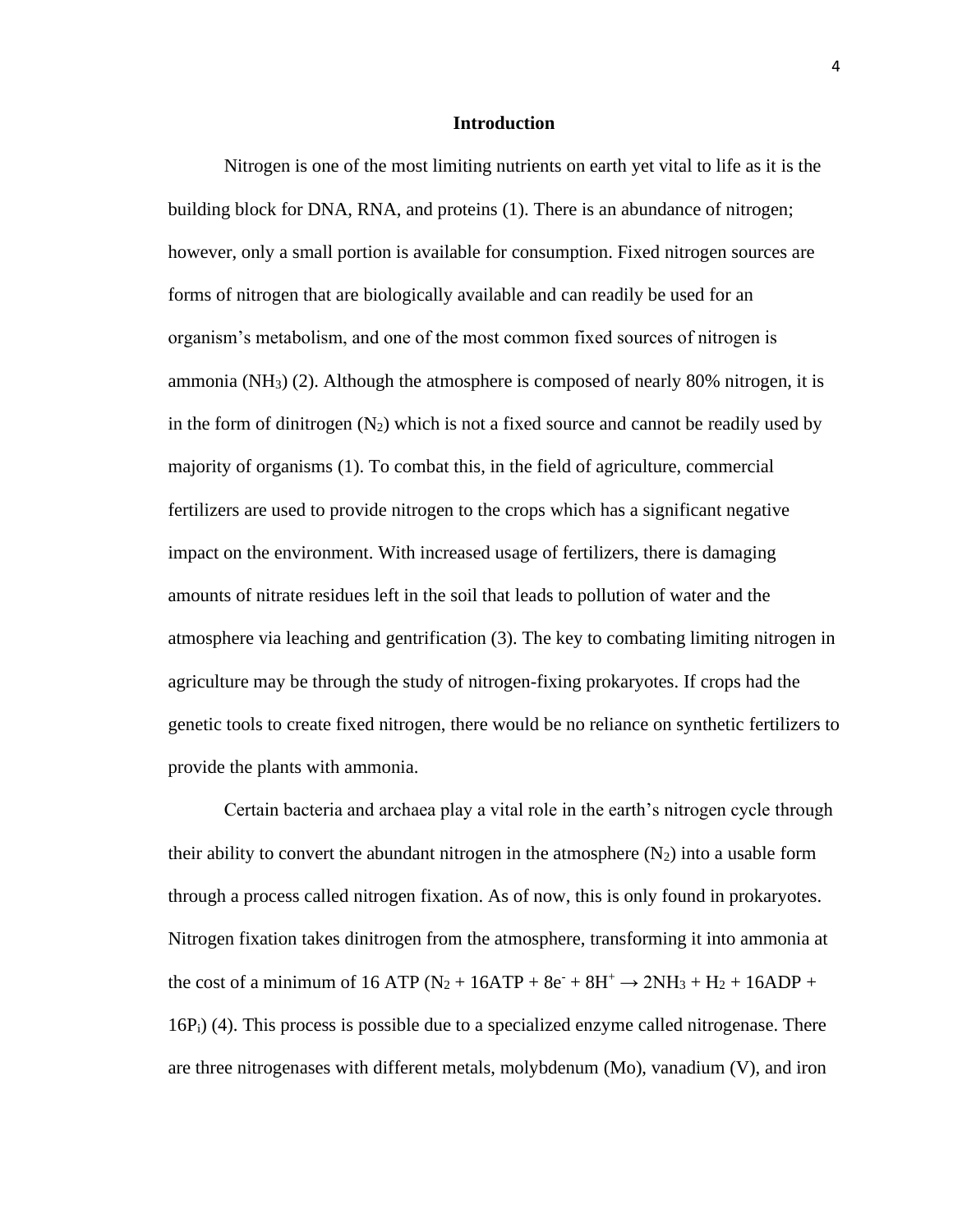(Fe) in the active site which are used depending on the environment and particular metal availability. The corresponding genes to these different metal cofactors and nitrogenase are *nif* for Mo-, *vnf* for V-, and *anf* for Fe-only nitrogenase (**Figure 1**)(5). Mo-nitrogenase is considered the main form of nitrogenase, with V- and Fe- nitrogenases being considered alternative nitrogenases.



Mo-Nitrogenase is referred to as the canonical nitrogenase because it is found in all

Fig. 1. The nif, ynf, and anf gene clusters and other putative nitrogen fixation genes in M. gcetivorans. Numbers above arrows (genes) are the locus tags and below is the predicted protein. Arrow outline denotes predicted function as shown in the key.

nitrogen fixing organisms, and it results in more efficient growth than the alternative nitrogenases (6). Growing by nitrogen fixation, dizotrophically, is a very energy intensive process, and although, it is not as efficient as growing with a fixed nitrogen source, it provides organisms with a means of surviving under nitrogen poor conditions. It is primarily species of bacteria capable of nitrogen fixation; however, nitrogenase is believed to have originated in the archaeon, the methanogen (7).

Methanogens are the only archaea capable of fixing nitrogen, and they produce methane as a catabolic end-product (2). They are commonly found in swamps, freshwater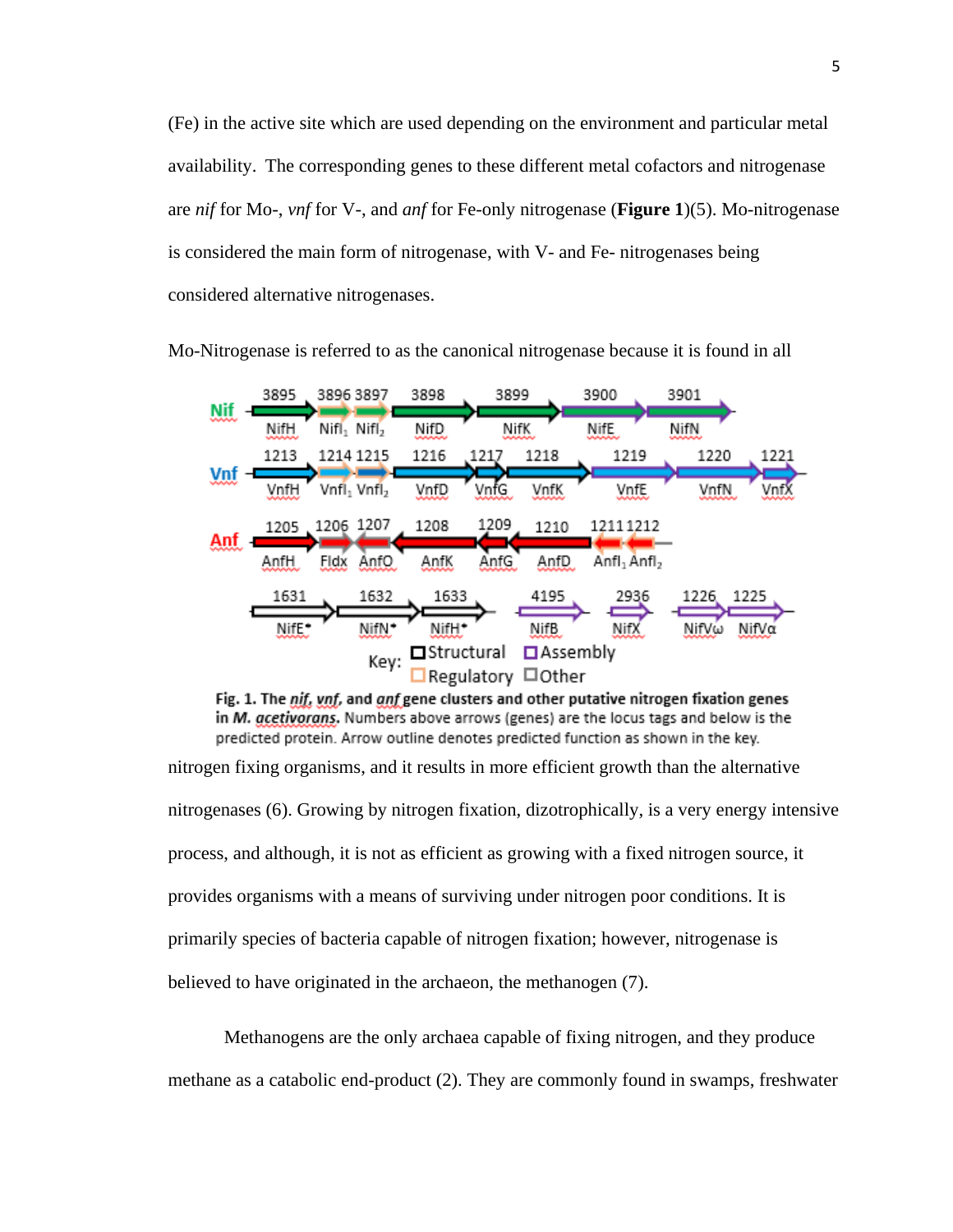sediments, landfills, and the stomachs of ruminants where they grow in anaerobic conditions (4). Because of the harmful impact that commercial fertilizers and fossil fuels have on the environment, methanogens are a key organism of interest because of their ability to fix nitrogen as well as their production of methane which can be used as a biofuel. Through genetic engineering, there is the possibility to integrate nitrogenase and other supporting genes into crops, so that they would not have to rely on added fixed nitrogen from sources such as fertilizer. The primary research on this subject has been completed on nitrogen fixing bacteria; however, eukaryotes have been proven to be more genetically similar to archaea than bacteria (8). Other indicators of future success in genetically engineering eukaryotes with nitrogenase genes are found in methanogen studies that show different enzymes are used in methanogenic nitrogen fixation compared to bacteria (2). Although *Methanosarcina* grow more slowly than other species of methanogens, they have all three nitrogenase enzymes, and their metabolic versatility makes them an ideal model to study nitrogen fixation by methanogens (9).

To investigate the mechanisms and regulations of nitrogenase and nitrogen fixation further, *Methanosarcina acetivorans* was used because it contains all three

| Components |                    |                      |                                                                                                              |
|------------|--------------------|----------------------|--------------------------------------------------------------------------------------------------------------|
| System     | Reductase          | <b>Dinitrogenase</b> | Reaction                                                                                                     |
| Mo         | NifH<br>بممسمع     | NifDK (MoFe)         | $N_2$ + 8H <sup>+</sup> + 8e <sup>+</sup> + 16ATP $\rightarrow$ 2NH <sub>3</sub> + H <sub>2</sub> + 16ADP    |
| v          | VnfH<br>,,,,,,,,,, | VnfDGK (VFe)         | $N_2$ + 12H <sup>+</sup> + 12e <sup>-</sup> + 24ATP $\rightarrow$ 2NH <sub>3</sub> + 3H <sub>2</sub> + 24ADP |
| Fe         | AnfH<br>uunnuuru   | <b>AnfDGK (FeFe)</b> | $N_2$ + 20H <sup>+</sup> + 20e <sup>-</sup> + 40ATP $\rightarrow$ 2NH <sub>3</sub> + 7H <sub>2</sub> + 40ADP |

Table 1. The three genetically distinct nitrogenase systems.

nitrogenases, and little is currently known about the regulation of its nitrogen fixation by metal and nitrogen availability (**Table 1**).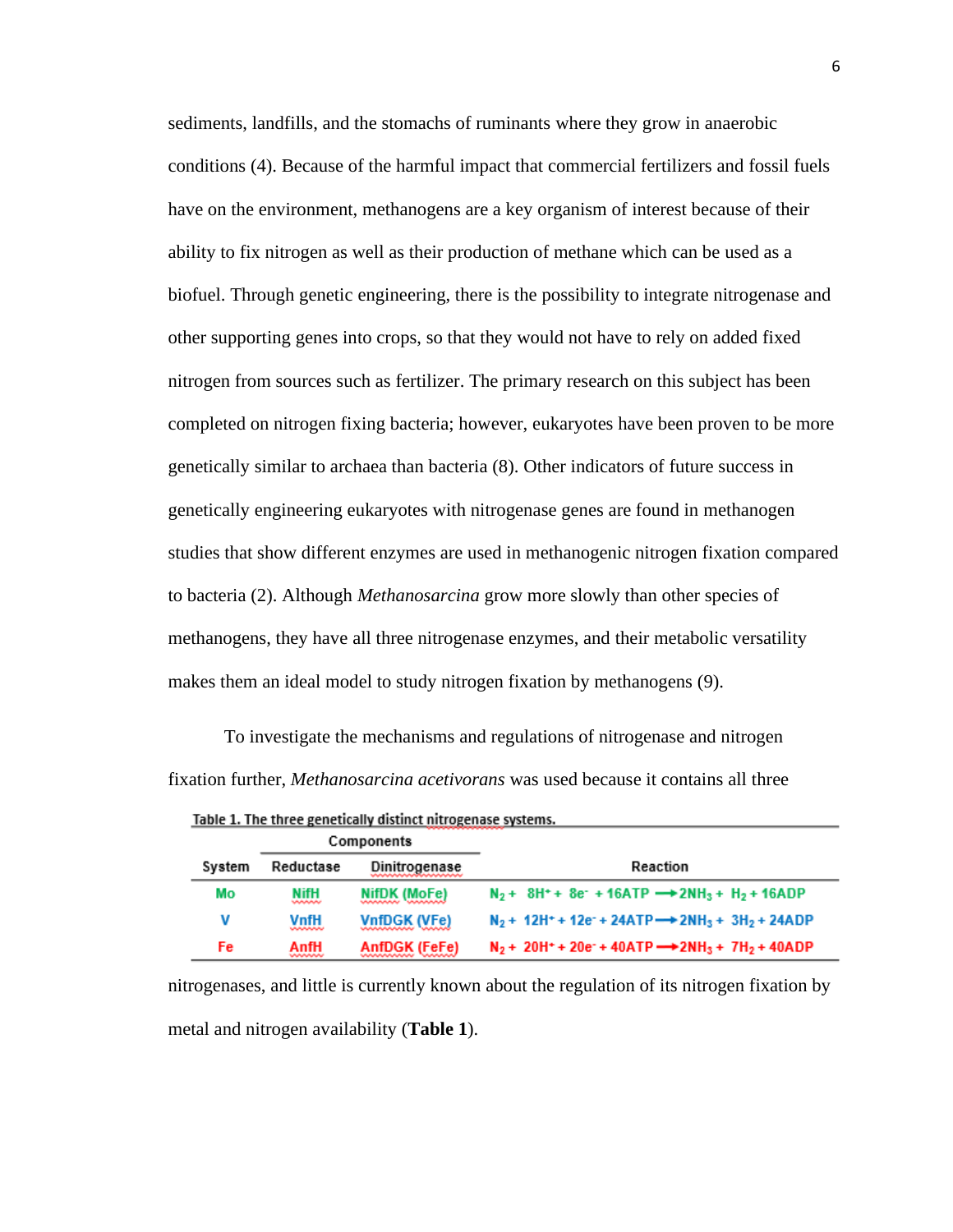To learn more, we searched to define all nitrogen sources that *M. acetivorans* can use by testing for alternative fixed nitrogen sources. In order to do so, we conducted growth experiments with a mutant strain incapable of nitrogen fixation due to repression of the *nif* operon. While analyzing the results of the alternative fixed nitrogen source experiments, it became apparent that cysteine was causing issues in proper cell growth and inhibited the ability of the mutant strain to overcome repression of the *nif* operon. Because cysteine is a known sulfur source in methanogens and a common sulfur source for eukaryotes, it became important to look further into such abnormal growth. The majority of the project then shifted towards the understanding of why cysteine is inhibiting growth in the knockdown strain of *M. acetivorans*.

#### **Materials and Methods**

#### **CRISPRi-dCAS9**

In order to test that the *M. acetivorans* cells were using the nitrogen provided and not growing by fixing dinitrogen, an *M. acetivorans* strain, DJL74, was used which is incapable of nitrogen fixation due to CRISPRi-based repression of the *nif* operon (10). Transcription of the *nif* operon is blocked by a gRNA that guides dCas9 to the *nif* operon (**Figure 2**) (10). With dCas9 blocking transcription of the *nif* operon, cells are unable to produce nitrogenase and therefore only grow when provided a usable fixed nitrogen source.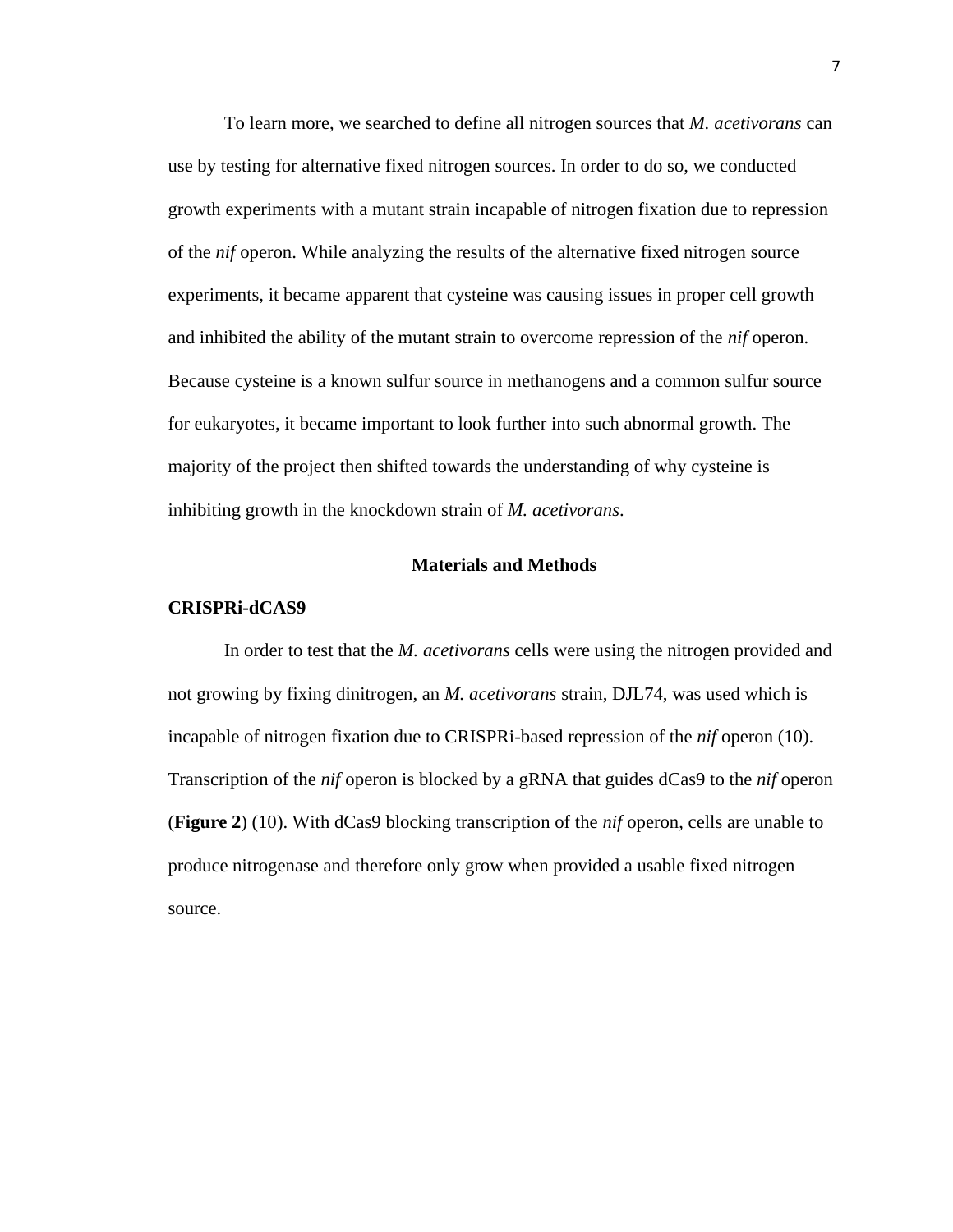

#### **Figure 2** (10)

The transcription of nitrogenase is blocked from a *nif* operon specific gRNA leading the dCas9 to the promoter.

#### **Growth Experiments**

All experiments used media that was prepared under sterile conditions in an  $N_{2}$ - $CO<sub>2</sub>$  atmosphere in the anerobic glove bag. The  $CO<sub>2</sub>$  level remained between 18-20% and  $H_2$  gas around 5%. The water base for the medium was supplemented (g/L) with the following: NaCl, 23.4; NaHCO<sub>3</sub>, 3.8; KCl, 1.0; MgCl<sub>2</sub>·6H<sub>2</sub>0, 11.0; CaCl<sub>2</sub>·2H<sub>2</sub>O, 0.3. The media is reduced by DTT (0.231). A 1% trace elements solution and a 1% vitamin solution were added as well. Resazurin (0.0001% total concentration) is present in the media as an indicator for the presence of oxygen. At a pH of 7.4 and a final concentration of 0.005M, KH2PO<sup>4</sup> was added to the media (11). No cysteine or ammonium chloride was originally present and was only supplemented when needed. In the last experiment looking at growth using nitrogenase with different metal cofactors, media was specifically made molybdenum free. For the conditions testing Mo-nitrogenase, molybdenum was added to the corresponding tubes rather than already being present in the media. The media was made anaerobically and placed in sealed Balch tubes (11).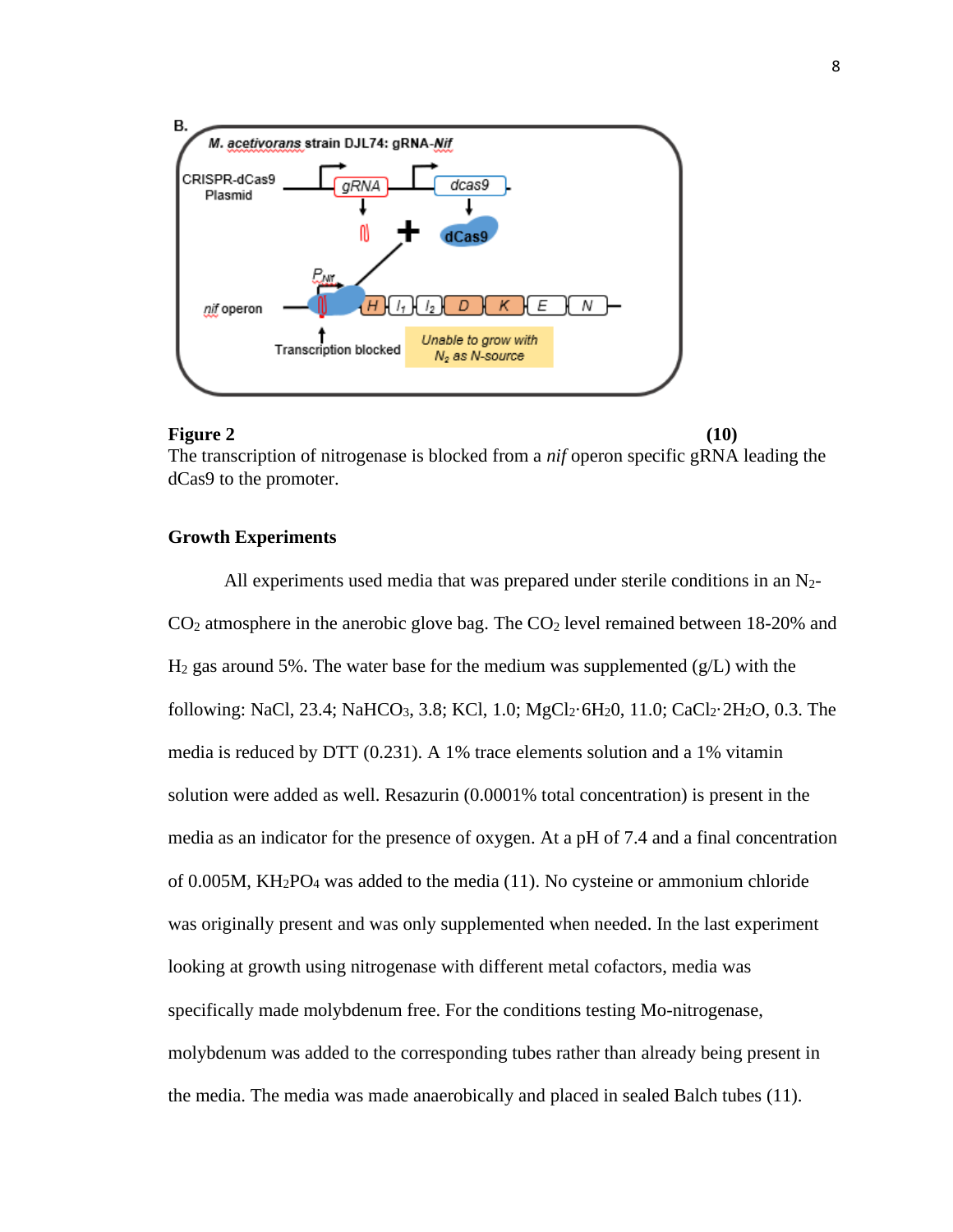Methanol (CH<sub>3</sub>OH), a final concentration of 250mM, and sodium sulfide (Na<sub>2</sub>S), a final concentration of 0.025%, were added at the beginning of each experiment as a carbon and sulfur source, respectively. The positive control was created by using ammonium chloride, a confirmed fixed nitrogen source for methanogens, to a total concentration of 10mM. The negative control for most studies was done by adding 200 µl of water which cannot be used as a nitrogen source, demonstrating how the cells grow without a nitrogen source. Three to five replicates were used for each condition tested to ensure accuracy and consistency within the results. All amino acids and inorganic acids were tested at 10mM unless otherwise specified. After all the chemicals were added to create the appropriate conditions,  $200 \mu l$  of cells were added from a standard medium high salt medium that contained excess ammonium chloride (NH4Cl). Because of the excess NH4Cl, there was an initial jump in growth to an optical density (OD) ca. 0.2 due to a transfer of some of the ammonium chloride. The tubes were then gently shaken and cleaned before being placed in the spectrophotometer where an OD reading was taken at 600nm. The OD was recorded two to three times a day for approximately a week and a half until they reached a plateau for each growth study. Cells were incubated at 34˚C in between readings for optimal growth. Cell growth for each condition was charted with time in hours across the x-axis and the OD at 600 nm on the y- axis. In the nitrogen source experiments, acids that resulted in cell growth similar to the positive control of ammonium chloride meant that it could be considered a potential fixed nitrogen source for *Methanosarcina acetivorans*. Conditions that grew identical to the negative control (water) are considered not a fixed nitrogen source for the cells.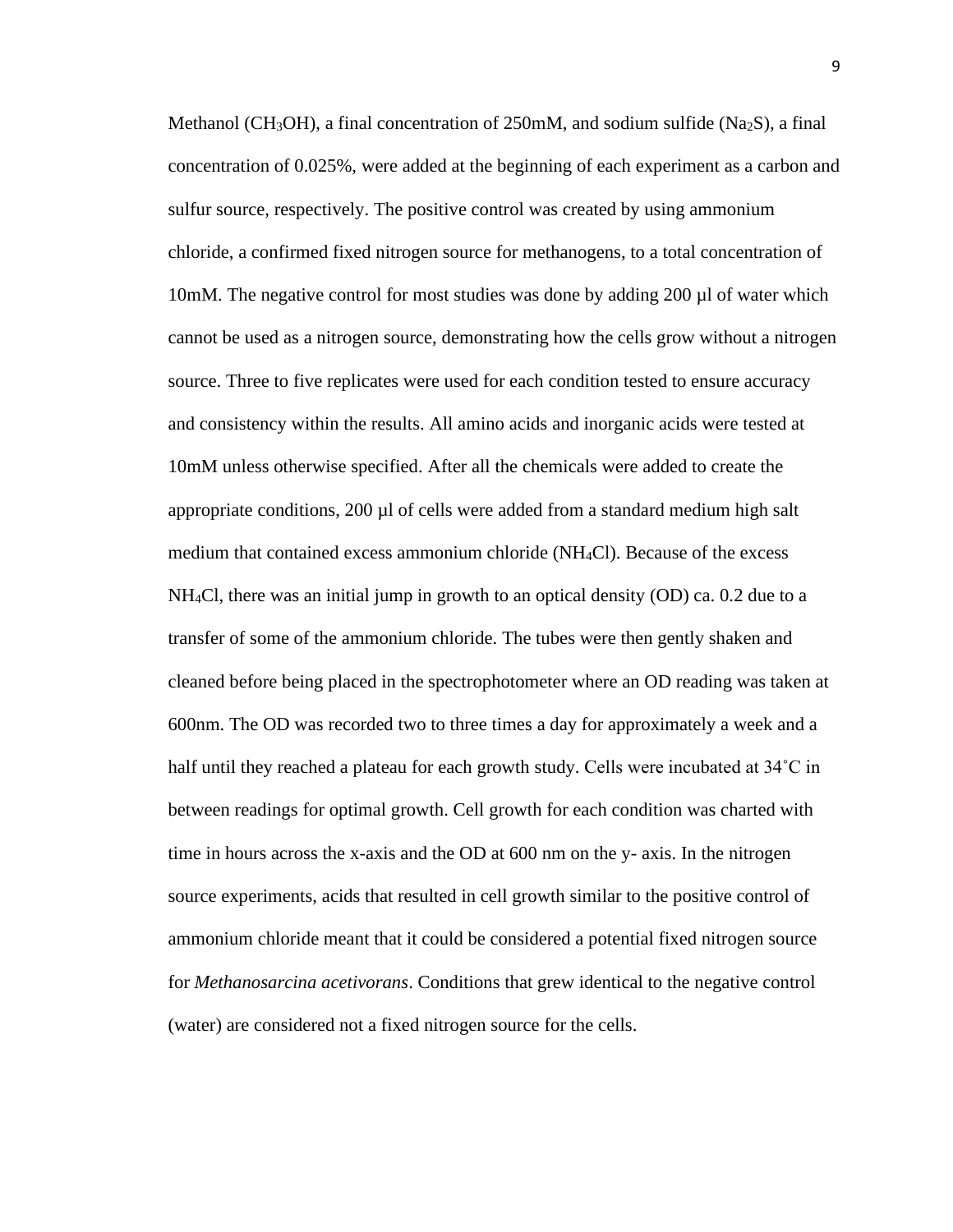The substances tested as possible fixed nitrogen sources were cysteine

 $(C_3H_7NO_2S)$ , methionine  $(C_5H_1NO_2S)$ , alanine  $(C_3H_7NO_2)$ , urea  $(C_2(NH_2)_2)$ , glutamine  $(C_5H_{10}N_2O_3)$ , glutamate  $(C_5H_8NO_4)$ , trimethylamine  $(N(CH_3)_3)$ , and sodium nitrate (NaNO<sub>3</sub>). Cysteine, thiosulfate (S<sub>2</sub>O<sub>3</sub>), and sodium sulfide (Na<sub>2</sub>S) were used when comparing the effect of known sulfur sources on the growth of the knockdown strain, DJL74. When further testing the effects of cysteine, a pseudo-wildtype was used (DJL72). DJL72 is identical to DJL74, except there is no gRNA to guide a dCas9 to block transcription of the *nif* operon. Therefore, the cells grow by fixing dinitrogen when ammonium chloride is not present.

#### **Dot Blot**

A dot blot was performed to observe whether Mo-nitrogenase was being transcribed in the strain DJL74. Samples were taken from tubes of two conditions, 0mM cysteine and with 5 mM cysteine. There was also a tube with ammonium chloride that acted as a control for cells that are not actively transcribing the *nif* operon. Samples from the cysteine tubes were taken when the 0mM cysteine tubes were at 0.205 and 0.202 OD at 600 nm; a resuspension volume of 43 µl was used. The 5 mM cysteine tubes were at an OD of 0.131, and there was a resuspension volume of  $28 \mu$ . The resuspension buffer consisted of 50 mM Tris, 150mM NaCl, 1 mM PMSF (protease inhibitor), and 1mM Benzamidine. All 10 mL of the culture were centrifuged in a 15 mL conical tube (8500 x g, 4˚C, 10 min.) and then resuspended. After transfer to a microcentrifuge, they were allowed to freeze at -80 ˚C. Samples were thawed on ice then freeze-thawed using cold ethanol and lukewarm water; this was repeated a total of four times. DNase (20x 1 mg/mL) was added then incubated at 37 ˚C for 20 minutes. Four microliters of lysate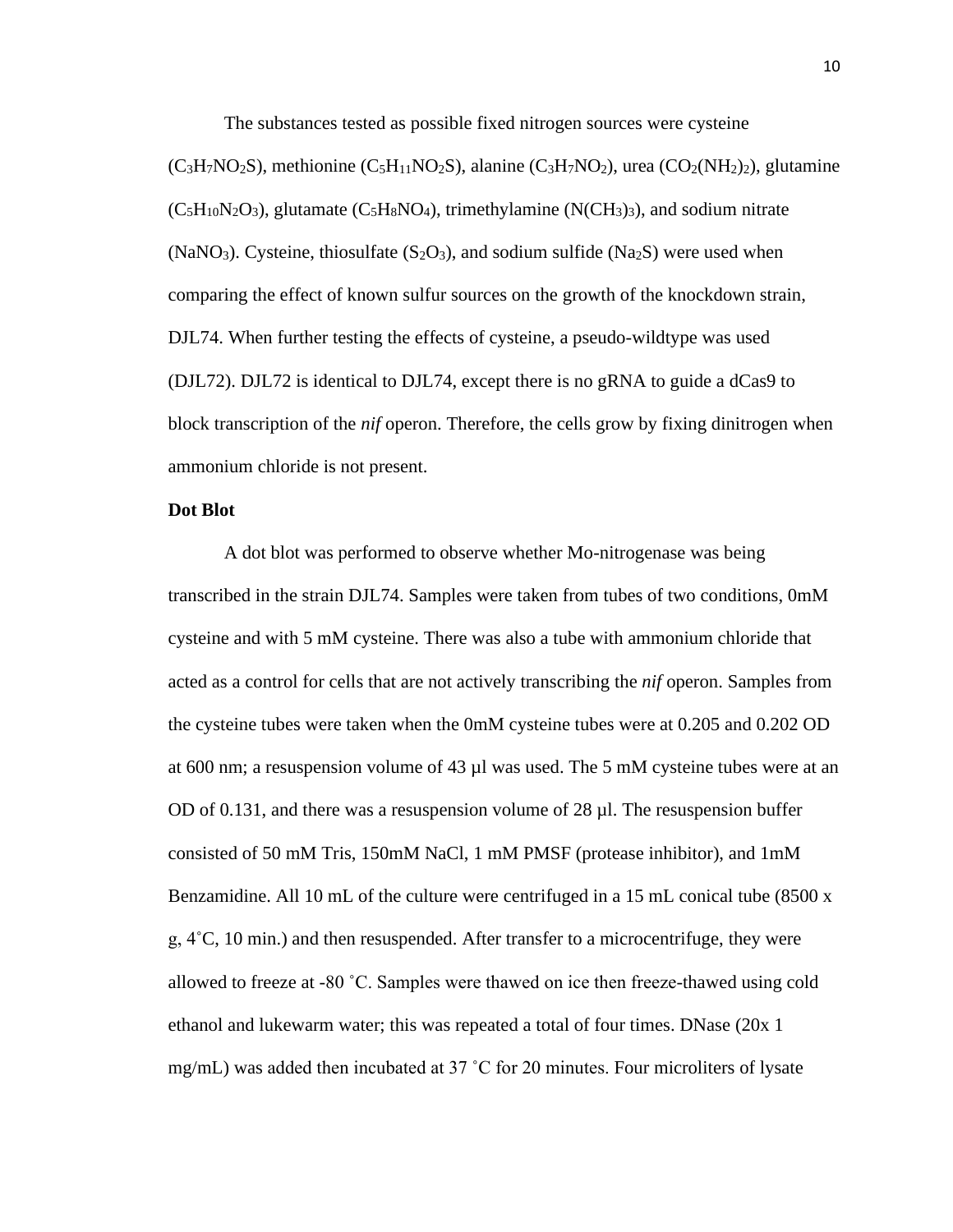were dotted onto nitrocellulose membranes and then aired dried in the fume hood. Membrane was rinsed with 1x Tris-buffered saline Tween (TBST) and 5% milk for 25 minutes. Primary antibodies were added with a 1:5,000 dilution for the NifD antibody, and then incubated overnight. The following day they were rinsed three times with TBST before adding the secondary antibodies (1:10,000) in TBST and milk. After incubating for one hour, it was rinsed three more times, and then incubated for 5 minutes with 0.5 mL Biorad ECL reagent. The image was created using the Alpha imager for 1-3 minutes.

#### **Results/Discussion**

#### **Alternative Fixed Nitrogen Sources Growth Studies**

On average, the replicates for the positive control, ammonium chloride (NH4Cl), grew to an OD of approximately 0.95 before it reached a plateau in growth which is shown in **Figure 3**. The negative control, DJL74 with water, had an initial growth up to 0.12 and then remained stagnant until around 150 hours of incubation where a second growth occurred up to 0.49. Cells given alanine, urea, methionine, and cysteine remained at a low OD around 0.1. Similar to the negative control, there was a spike in growth between five and six days after inoculation for all of the nitrogen sources tested in this study except for cysteine conditions which remained at its low OD. Because there was no significant growth by any of the substances tested, none of them appear to be a fixed nitrogen source for the methanogen.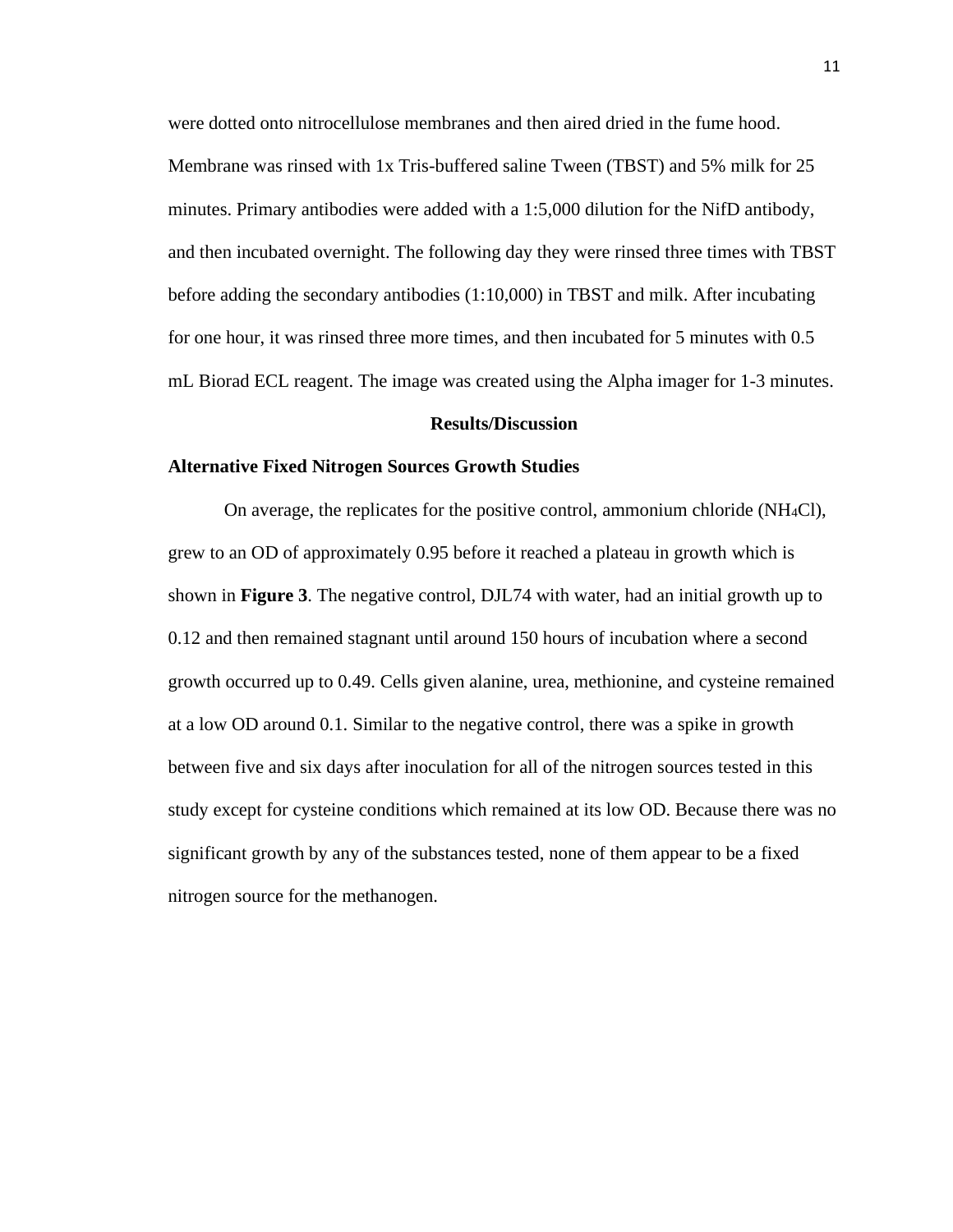

#### **Figure 3**

The first set of possible fixed nitrogen sources tested all showed growth similar to the negative growth control, except for cysteine which had little to no growth.

**Figure 4** shows the second set of possible nitrogen sources where glutamine, glutamate, trimethylamine, and sodium nitrate were tested. The positive and negative controls grew nearly identical to that of the first study. *M. acetivorans* supplied with glutamate and sodium nitrate did not grow, but similar to the negative control, there was a spike in growth around 140 and 120 hours, respectively. In conditions with glutamine, growth started at the same time as the positive control, ammonium chloride, but only grew, on average, to around an OD of 0.52. This is approximately half of the maximum growth of the positive control. Although the growth is not as efficient as the positive control, the growth is significant in a manner that suggests that glutamine could be used as an alternative nitrogen source by *M. acetivorans*. When trimethylamine was provided, growth started at the same time as tubes containing ammonium chloride and glutamine and reached a slightly higher maximum growth than ammonium chloride. *M. acetivorans*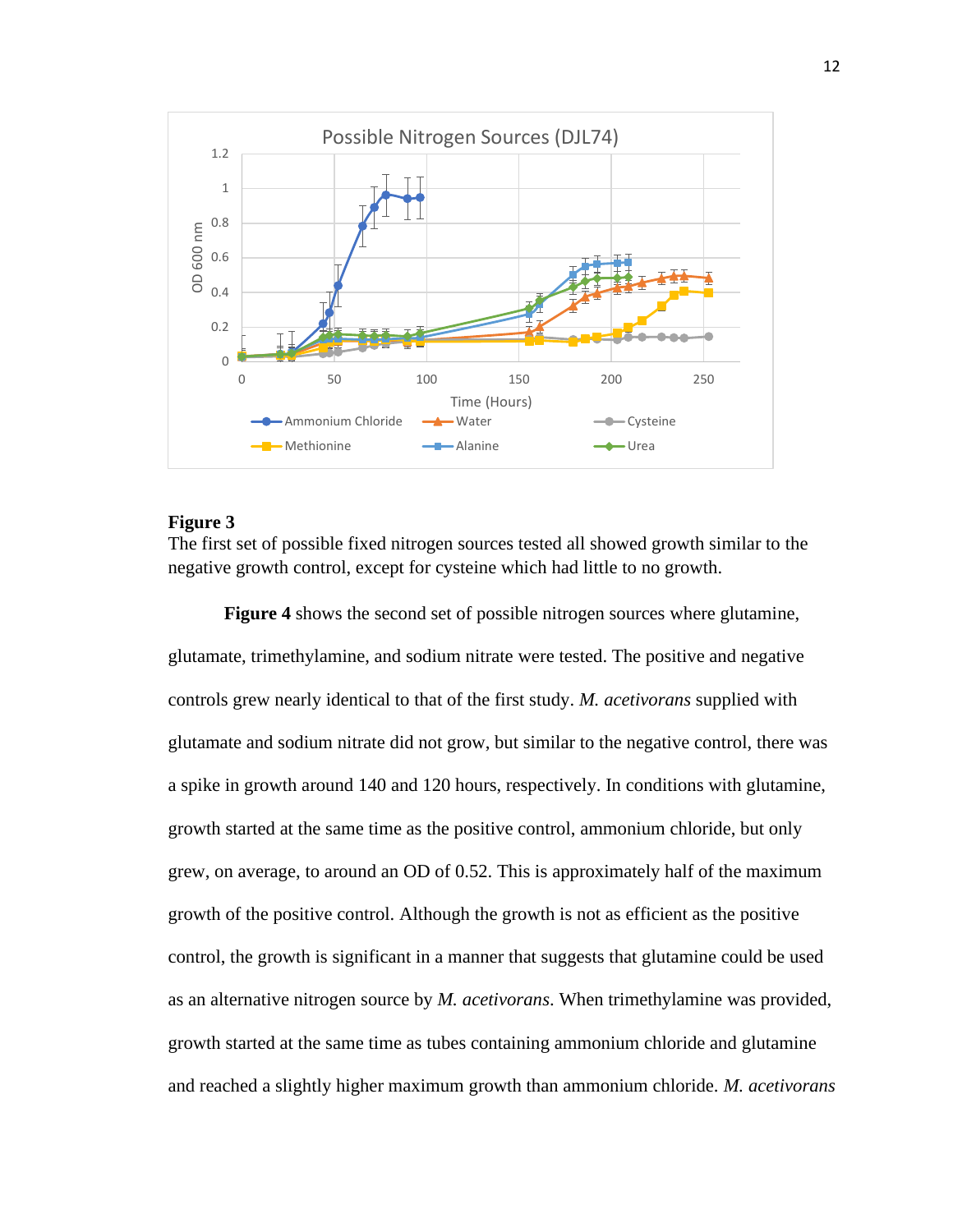cells with trimethylamine approached its plateau of growth around one day after ammonium chloride. Because DJL74 grew efficiently with trimethylamine present, it is a worthy candidate for a fixed nitrogen source. Trimethylamine can also be used as a carbon source by *M. acetivorans* and releases NH<sup>3</sup> when trimethylamine is consumed which is likely why growth exceeded that of the positive control.



### **Figure 4**

The second set of possible fixed nitrogen sources showed that trimethylamine grew very similar to the negative control, and glutamine grew to half the maximum OD of the positive control. Other sources tested were identical to the negative control.

In the future, experiments should be repeated to look for consistent results, and an alternate study with different strains of *M. acetivorans* such as the wildtype or pseudowildtype should be performed as well. It is also important to continue the study and investigate further into other amino acids and inorganic acids that could work. For example, based off of the observed growth with glutamine, lysine and asparagine should be tested due to their similarity in structure.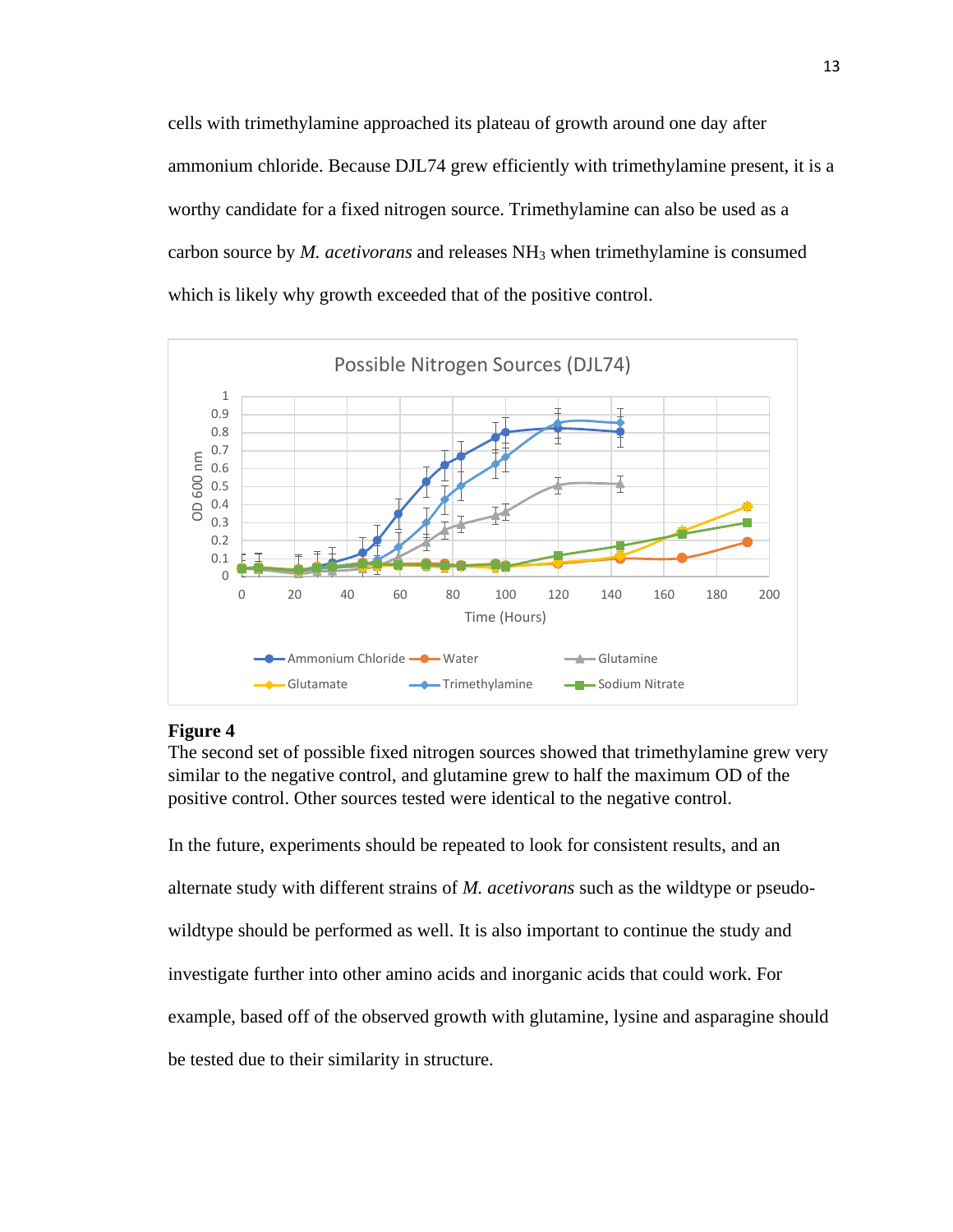When the DJL74 strain was originally tested to ensure there was no transcription of the *nif* operon, the results showed that the CRISPR-dCas9 system was effective in blocking transcription (11). However, the results from the nitrogen growth experiments showed that even when a nitrogen source was not present (water), the cells were still able to growth around a week after inoculation. Theoretically, the cells should not be growing if the *nif* operon is blocked by the dCas9 because nitrogen is a vital nutrient, and they cannot fix nitrogen and there is no nitrogen source readily available to them. Yet, they eventually grew to almost half the OD of the positive control. The two hypotheses for the cause of this growth were that the cells are somehow overcoming the dCas9 suppression over time or that the cells are adapting by using either vanadium or iron nitrogenase rather than the blocked molybdenum nitrogenase. A dot blot, shown in **Figure 5**, was performed using samples of DJL74 from the growth study. The results showed that molybdenum nitrogenase was detected after 150 hours when growth began, and no nitrogenase was found in the control where the cells were given a fixed nitrogen source. This confirms that the cells did not adapt by producing alternate nitrogenases, and they



Ever 10 min Bin: 1x1 Gain: 10 B 65343 W 65535 G 0.55 N:1 Date: 6/12/2006 Time: 11:11:26 pm ID#798-10988 File: Untitled are in fact still producing nitrogenase.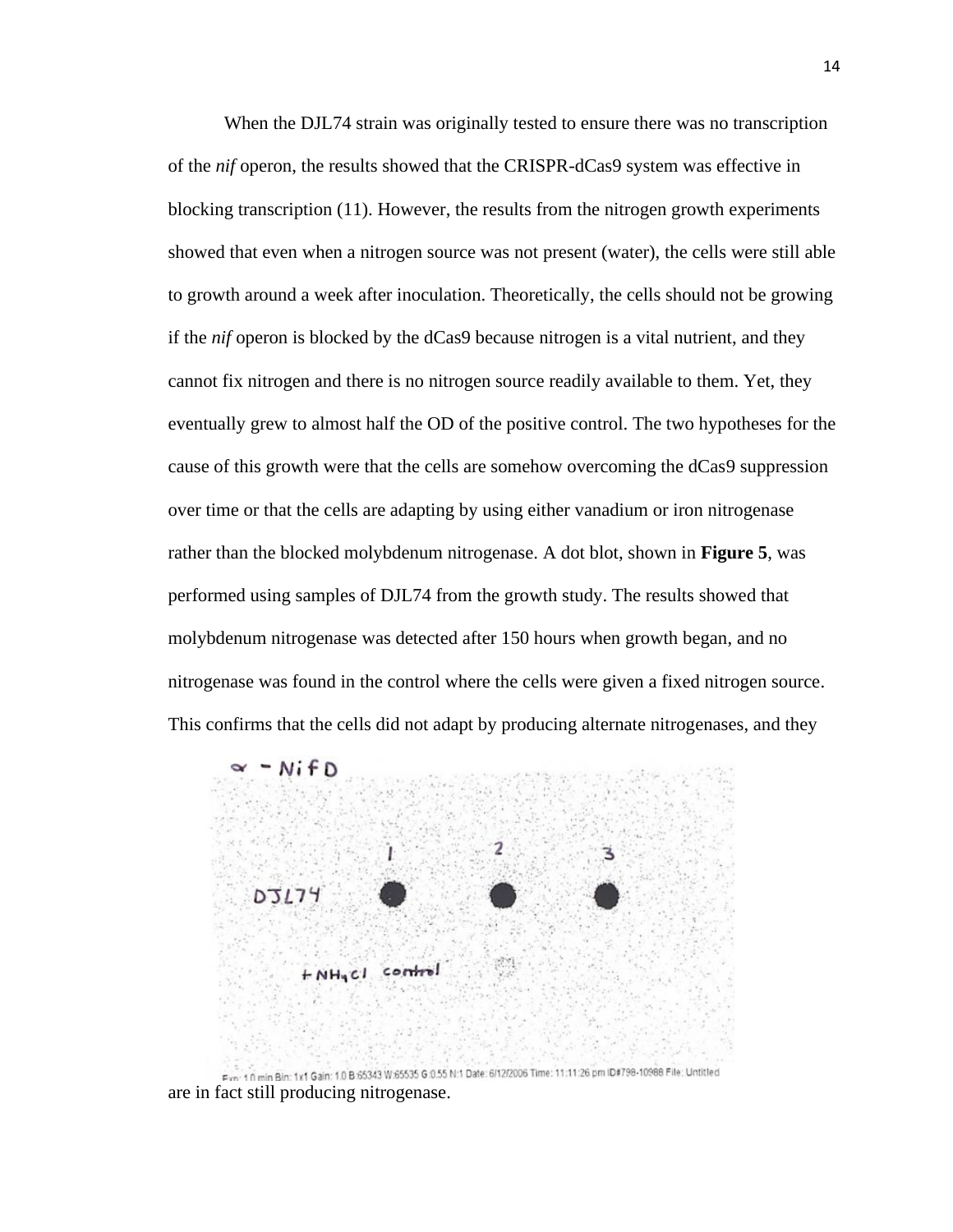#### **Figure 5**

The dot blot results show that nitrogenase is present in the knockdown strain when *nif* is supposed to be repressed in comparison to the control of normal growth without nitrogen fixation and added ammonium chloride where there is no detection of nitrogenase. This indicates that the cells are overcoming suppression over time.

The other abnormal observation from these experiments is the lack of growth in cells when 10mM cysteine is present, even well after the other conditions began growing by overcoming transcriptional suppression. Cysteine is a known sulfur source for *Methanosarcina acetivorans*, as well as a major sulfur source for eukaryotes as well. When cysteine is used as a sulfur source in other experiments, the typical concentration is 3mM, but by increasing the concentration to 10mM, the differences became significant. Looking into the cause of this lack of growth is important because when considering genetic engineering nitrogenase genes into crops in the future, we must assess any challenges or limitations that may occur.

#### **Sulfur Source Growth Studies**

To assess whether or not there is an issue with other sulfur sources as well, the next experiment was performed looking at thiosulfate, cysteine, and sodium sulfide. **Figure 6** shows the growth of the known sulfur sources with the knockdown DJL74 where the positive control, ammonium chloride, grew to maximum OD around 0.85. All of the conditions containing 10mM cysteine showed no growth even when paired with thiosulfate or sodium sulfide. Conditions supplying thiosulfate and sodium sulfide alone did not grow until 150 hours after inoculation. Once growth was initiated, they reached a plateau around an OD of 0.5 at 175 hours. When 0.5 mM cysteine was paired with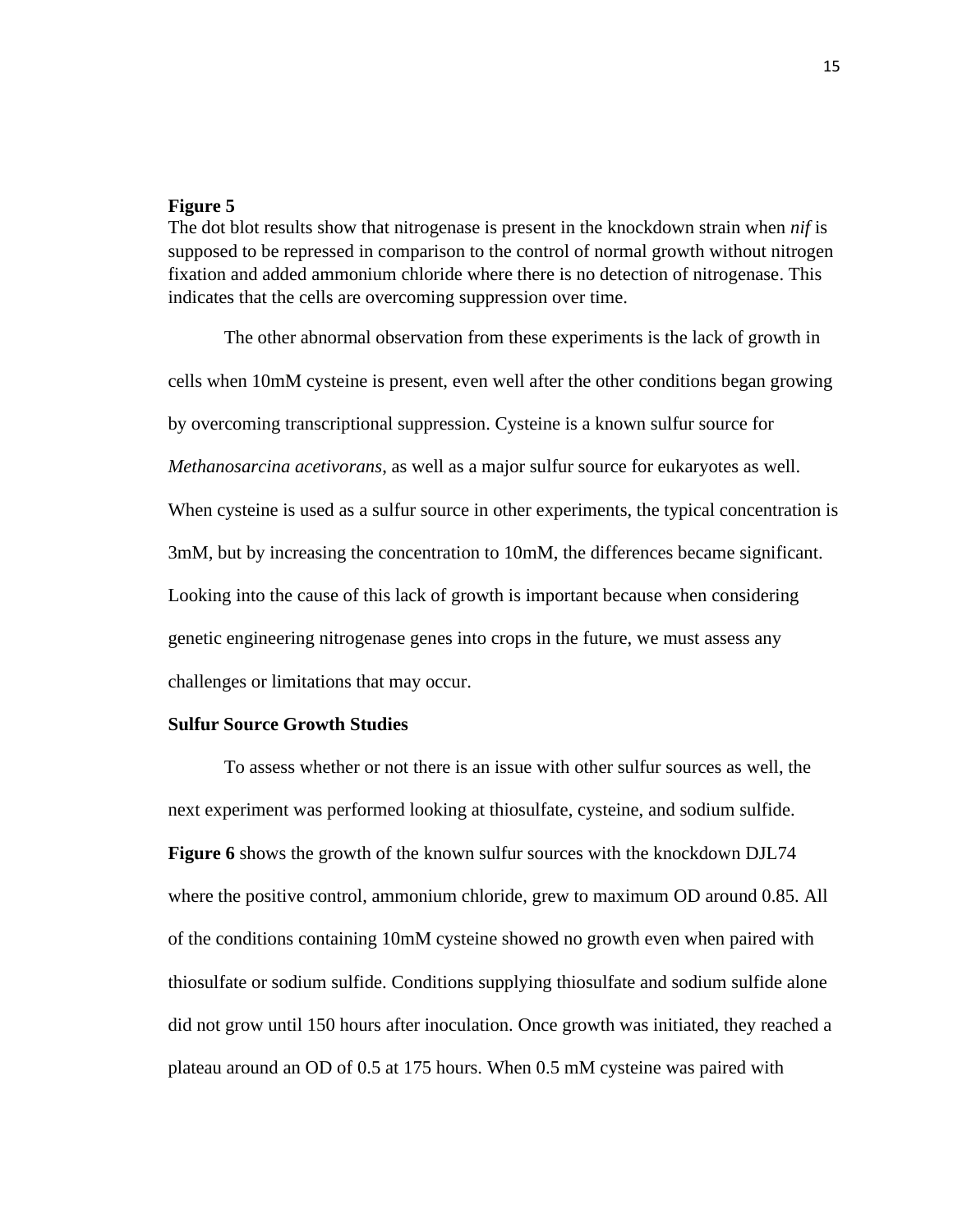sodium sulfide, growth was nearly identical to that of thiosulfate of sodium sulfide alone with just a slightly slower rate of growth. Cells given cysteine at 3mM eventually grew to the same OD as thiosulfate and sodium sulfide alone; however, the doubling time was almost 1.5 times slower.



#### **Figure 6**

The results of the growth study for the effect of sulfur sources on diazotrophic growth of DJL74. Growth with 10mM cysteine had no growth, while growth at lower concentrations grew but at a slower rate.

The results showed that only cysteine caused growth issues in DJL74, and this is the first evidence that the effect is concentration dependent. With only 0.5mM cysteine, there was only a minor delay in growth, and at 3mM the changes were more significant. All conditions of 10mM cysteine had a complete lack of growth for the entirety of the study. Therefore, the higher the concentration of cysteine, the greater the negative impact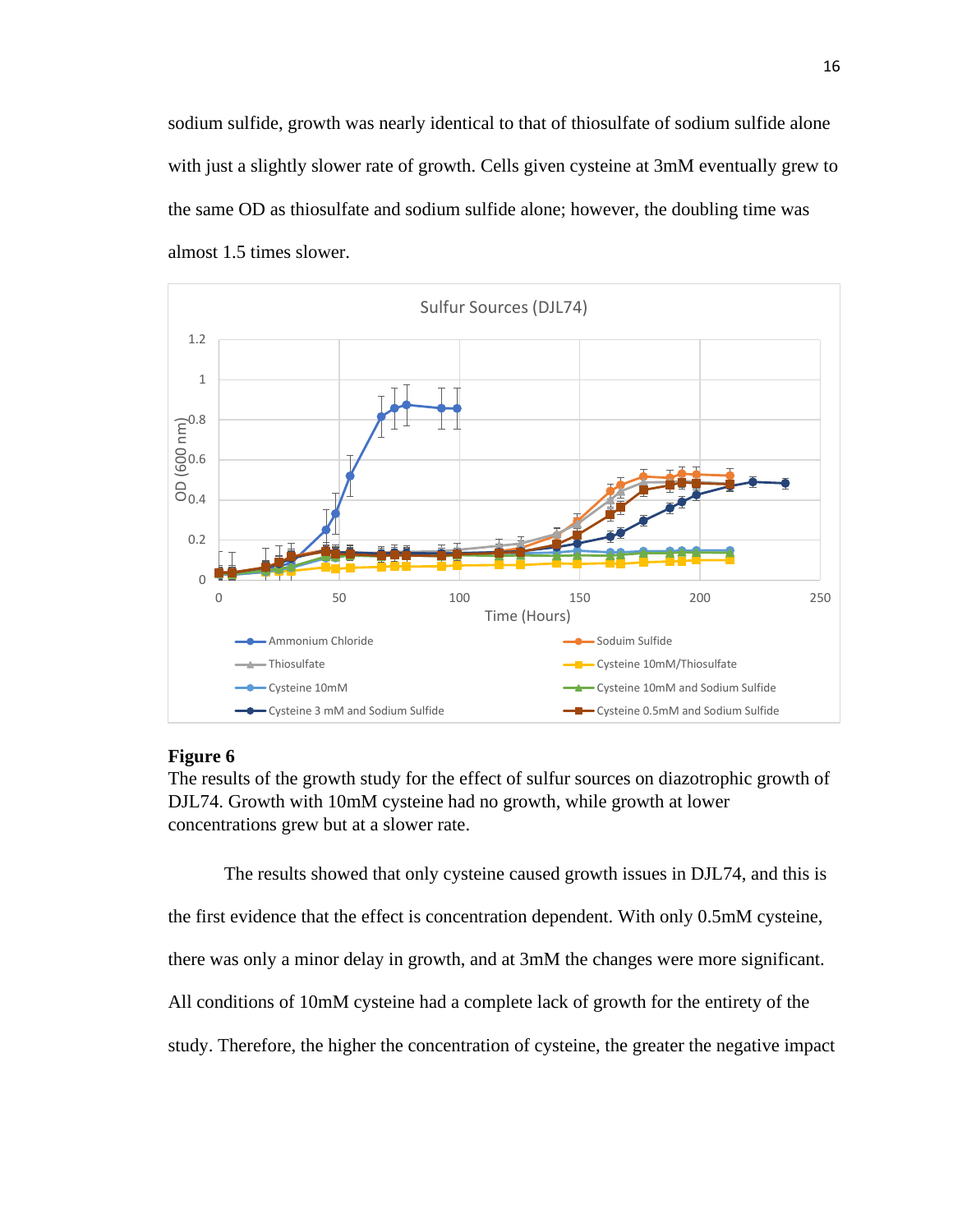on growth. To pinpoint the concentration of cysteine where the effects turn drastic from a decrease in growth to no growth, a larger array of concentrations were tested next.

#### **Cysteine Growth Studies**

**Figure 7** shows the results from the study comparing the effects of different concentrations of cysteine on the knockdown strain DJL74. Out of the concentrations tested without ammonium chloride, 10, 7.5, and 5mM, none grew past an OD average of 0.15. When ammonium chloride was present, the cells grew rapidly; however, the higher the concentration of cysteine, the slower the rate of growth and the lower the maximum OD was. The differences were minimal. The condition of no cysteine nor ammonium chloride grew identical to that of the negative controls in the alternative fixed nitrogen source study. There was no growth until around 150 hours where the cells multiplied to an OD of 0.45.



#### **Figure 7**

The results of the different concentrations of cysteine on diazotrophic and nondiazotrophic growth. The effects were minimal when ammonium chloride was present, but when fixing nitrogen, the cells did not grow when cysteine was present.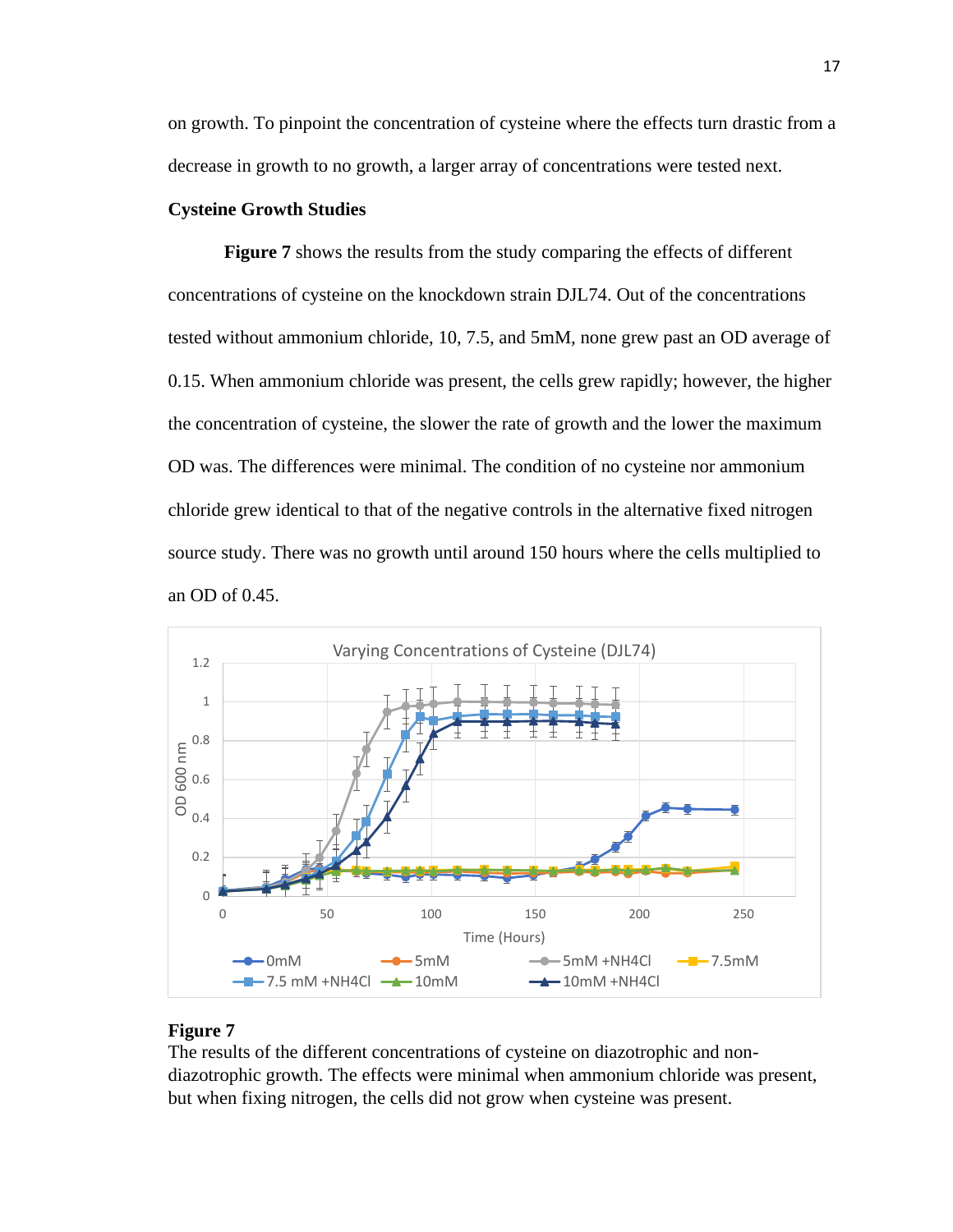When 5, 7.5, and 10mM cysteine were tested with *M. acetivorans*, all showed no growth in diazotrophic conditions. When ammonium chloride was present, there is still sufficient growth but as the concentration of cysteine increased, rate of growth was slower and did not reach as high. Because there was some growth in the previous study at 3mM, and there was no growth at 5mM, we can conclude that there is a threshold close to 5mM where the effect of cysteine goes from a decrease in growth to complete inhibition of diazotrophic growth. Due to the small change in growth in non-diazotrophic conditions, we cannot conclude that cysteine is only affecting the process of nitrogen fixation. To test further, a second strain of *M. acetivorans* was used, DJL72, which is the same as DJL74 except there is no gRNA to lead the dCas9 to blockage of molybdenum nitrogenase transcription. DJL72 is referred to as the pseudo-wildtype. By comparing DJL74 and DJL72, we can locate whether the cause of the problem is rooted in nitrogen fixation of a bigger metabolic issue.

When 5mM cysteine is added to the pseudo-wildtype (DJL72), there is still a visible effect on diazotrophic growth. **Figure 8** shows there is no significant difference between growth when 5mM cysteine is present along with ammonium chloride in comparison to only ammonium chloride. The condition with cysteine even grew to a slightly higher OD than ammonium chloride alone. Under nitrogen fixing conditions, cysteine had a large delay on growth and reached its plateau approximately one day later than the control for normal diazotrophic growth.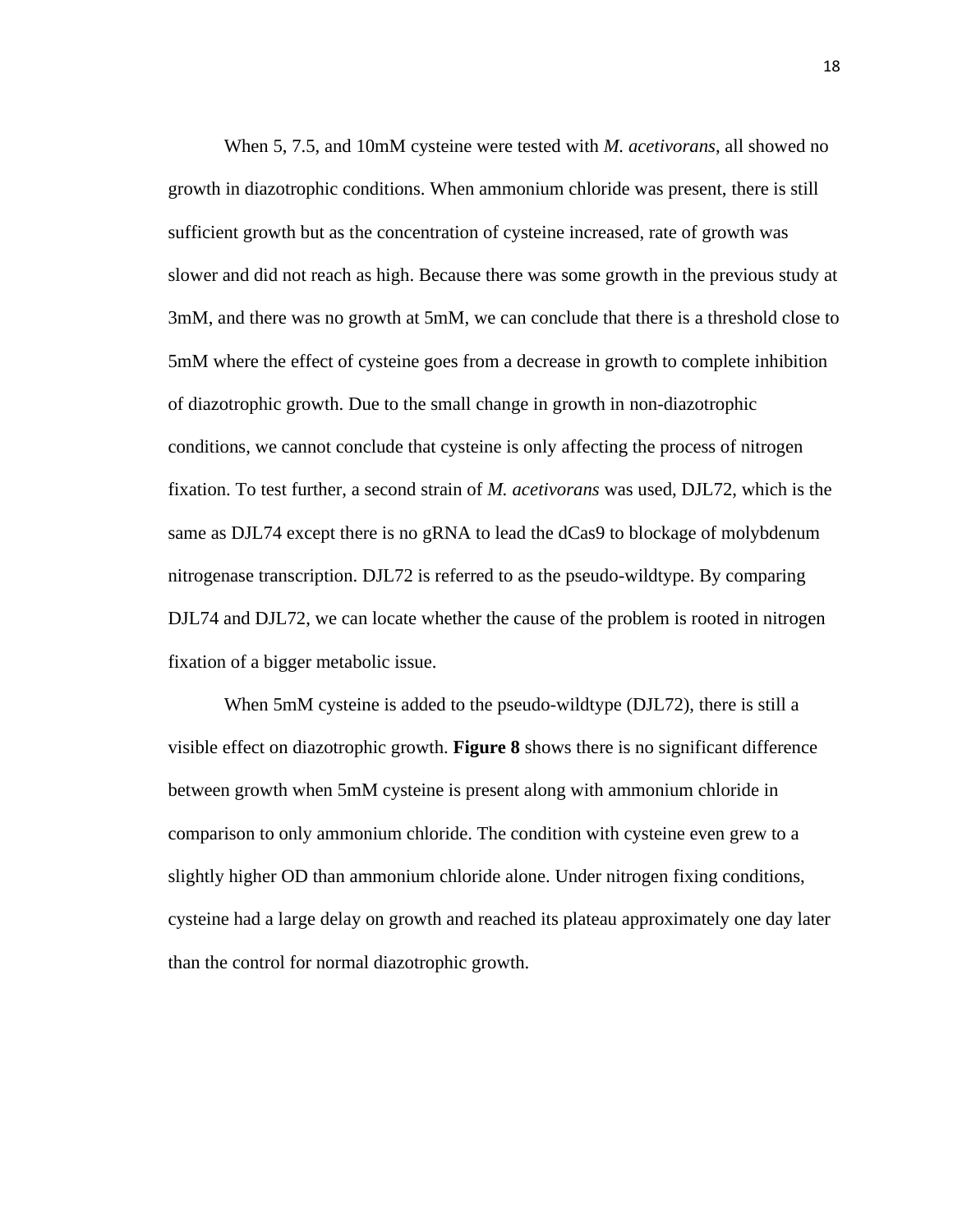

#### **Figure 8**

The results of the study comparing the effects of cysteine on growth of the pseudowildtype. There is no significant different in growth with ammonium chloride, but there is delayed growth with cysteine when growing by nitrogen fixation.

There was no difference in the rate of growth when the cells were not fixing nitrogen, and the condition with cysteine actually had higher growth than the condition with only ammonium chloride. However, compared to the control for normal growth by molybdenum nitrogenase, when only cysteine was added to the cells' environment, growth was significantly delayed. This provides more evidence to the hypothesis that elevated levels of cysteine are affecting not just overall growth, but specifically, nitrogen fixation and possibly nitrogenase function.

In all previous experiments, only molybdenum nitrogenase has been utilized when testing nitrogen fixation, so it is important to test whether there will be a similar effect when *M. acetivorans* is using the alternate metal cofactors, vanadium and iron. The growth study comparing growth of DJL72 and cysteine when nitrogen fixation is occurring by the main and alternative nitrogenases is shown in **Figure 9**. The iron and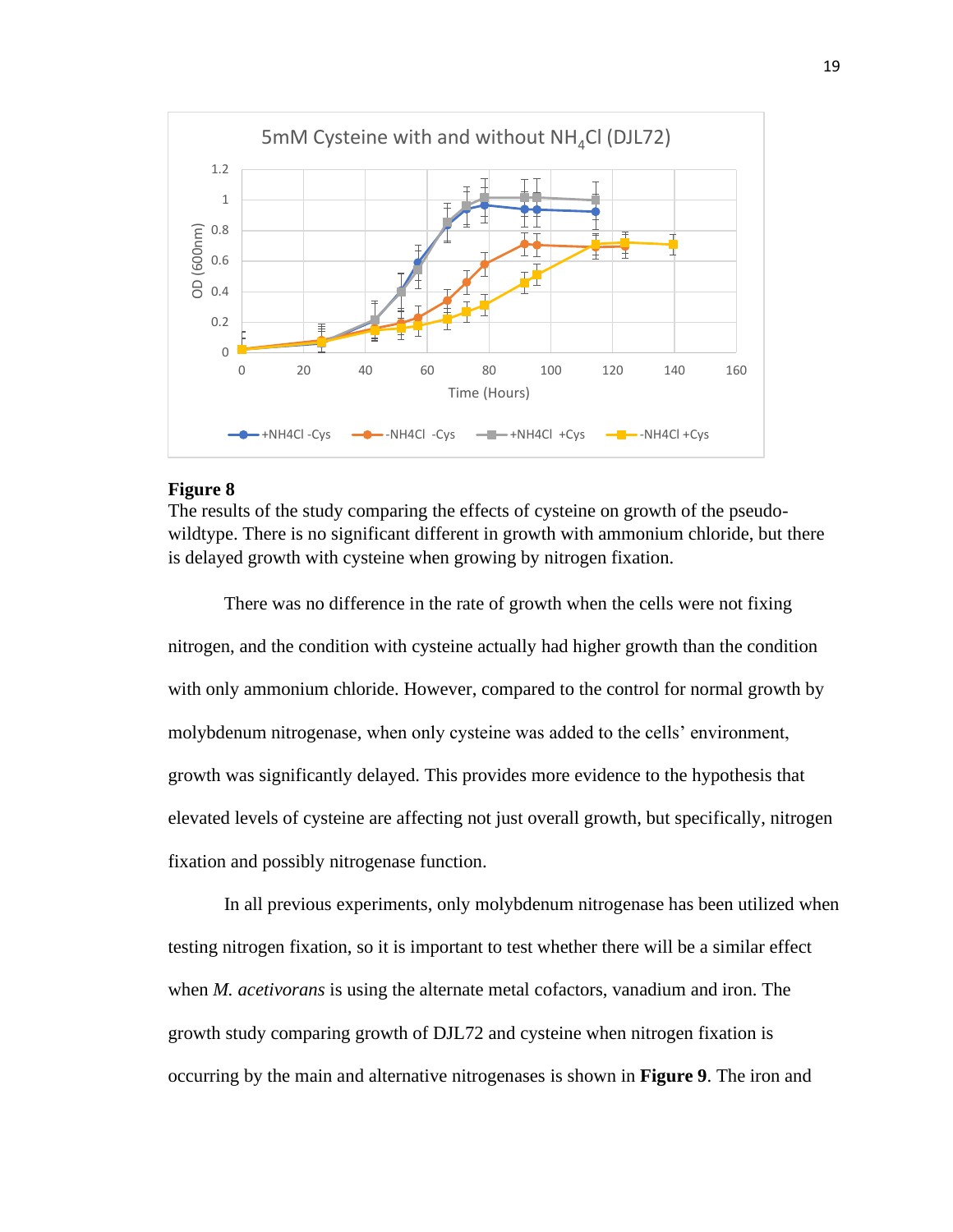vanadium conditions with ammonium chloride both grew to an OD of almost 1.1 in 80 hours. Cells given molybdenum and ammonium chloride grew at the same rate but only grew to an OD of 0.96. When 5mM cysteine is present along with ammonium chloride and its designated metal, growth was approximately 20 hours slower than its corresponding condition of only ammonium chloride with molybdenum, vanadium, or iron. The growth of the controls for nitrogen fixation (no ammonium chloride nor cysteine) showed molybdenum growing to the highest OD (0.7) the fastest, then vanadium (0.5), and then iron-only (0.4). Cells with molybdenum and cysteine took around 150 hours to grow to an OD of 0.67 while growth with vanadium nitrogenase and cysteine took 187 hours to reach 0.55. Lastly, iron-only with cysteine present reached nearly 0.4, 211 hours after inoculation.

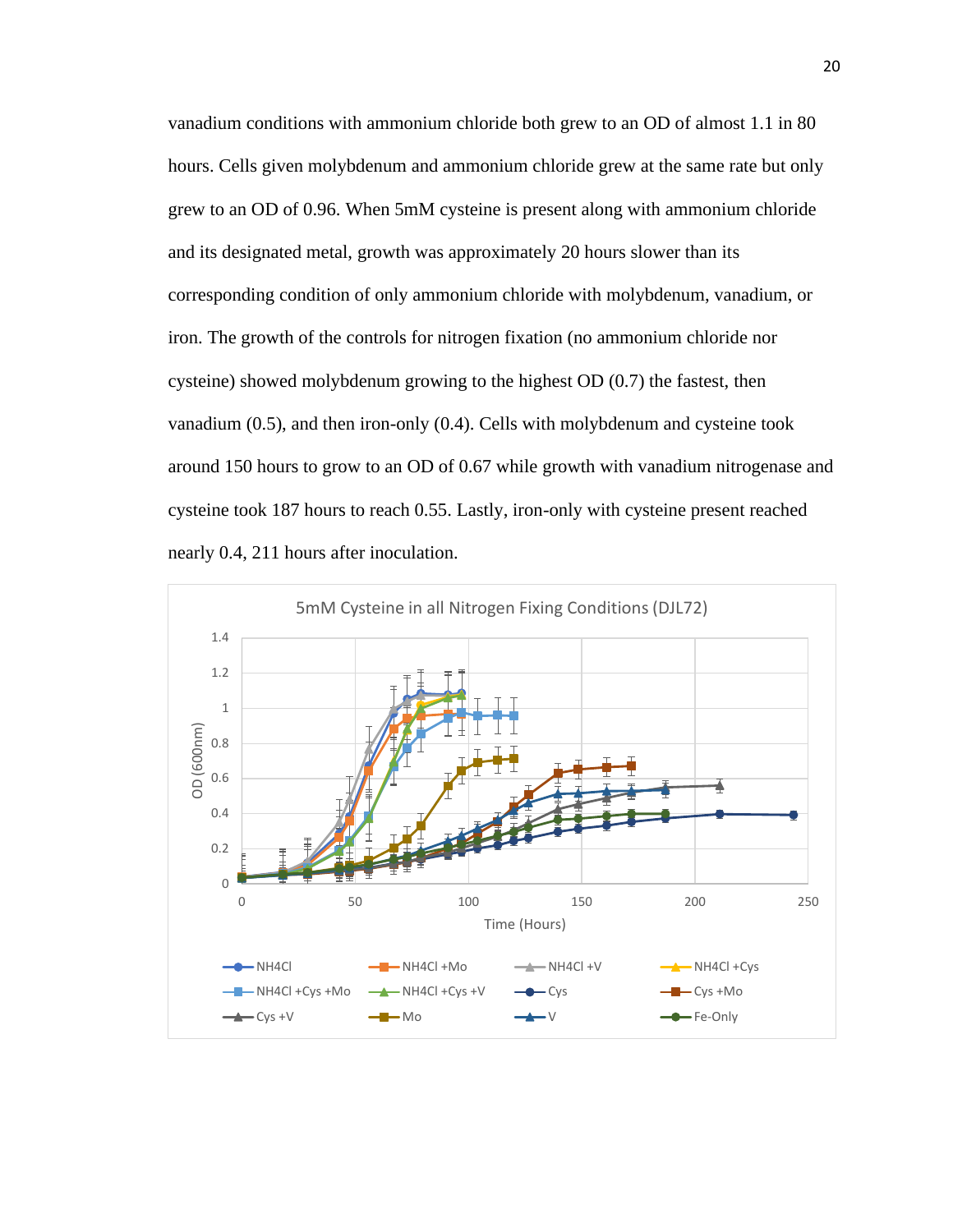#### **Figure 9**

The results from the growth study comparing growth with cysteine on nitrogen fixation with different metal cofactors for nitrogenase. Cysteine present in all conditions results in a slower rate of growth, but the difference is greater in molybdenum environments.

Although there was a slight delay in the rate of growth in non-diazotrophic conditions with 5mM cysteine, the most noticeable differences were when the cells were fixing nitrogen using the molybdenum nitrogenase. Molybdenum nitrogenase is the most energy efficient when it comes to fixing nitrogen, so it was expected that molybdenum, then vanadium, and then iron only would grow from most efficient to least. Currently, it is unknown why molybdenum and cysteine are affecting growth of *M. acetivorans* so greatly when the cells are growing diazotrophically.

Because the results are the most dramatic with media containing molybdenum and when the cells are growing dizotrophically, any further experiments should focus on these conditions. One option to investigate the direct cause for the observed change in growth is to measure the transcription levels of *nif* operon at different levels of cysteine. Another hypothesis is there may be an indirect relationship between elevated levels of cysteine causing an increase in sulfide production, and sulfide is known to be toxic to most forms of life (12). Therefore, in the future, an assay of sulfide production with 5mM cysteine or higher would be beneficial in order to observe if higher levels of sulfide result in slower or lack of growth.

Nitrogen fixation is a vital metabolic process to our earth's nitrogen cycle, and it has incredible potential in the development of our agriculture. Nitrogen fixing microorganisms are commonly free-living but some form symbiotic relationships with plants such as legumes and provide them nitrogen; however, this is very environment specific (13). If plants were able to integrate nitrogenase and fix nitrogen themselves, the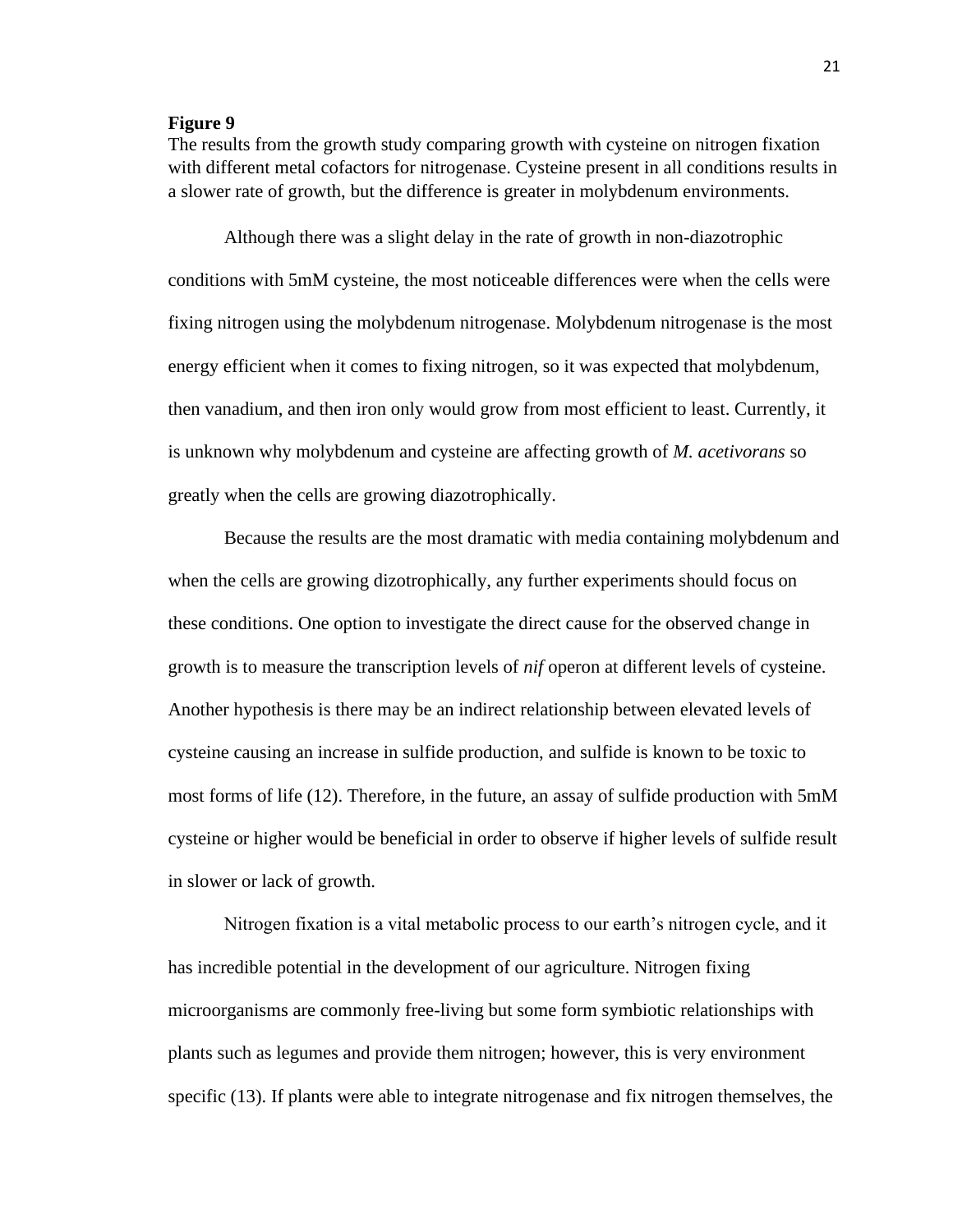negative effects of our current agricultural industry could be curbed. Because there is not much known about nitrogen fixation in model organisms such as *Methanosarcina acetivorans*, research should be conducted to fill in our gaps of knowledge on the mechanisms and regulations of methanogenic nitrogenase.

#### **References**

- 1. Zerkle AL, Mikhail S. 2017. The geobiological nitrogen cycle: From microbes to the mantle. *Geobiology*. 15(3); 343-352. doi:10.1111/gbi.12228.
- 2. Raymond J, Siefert JL, Staples CR, Blankenship RE. 2004. The Natural History of Nitrogen Fixation. *Mol. Biol. Evol*; 21(3); 541-554. doi:10.1093/molbev/msh047.
- 3. Sheoran S, Kumar S, Kumar P, Meena RS, Rakshit S. 2021. Nitrogen fixation in maize: breeding opportunities. *Theor. Appl. Genet.*; 134(5), 1263-1280. doi: 10.1007/s00122-021-03791-5.
- 4. Thauer RK, Kaster A, Seedorf H, Buckel W, Hedderich R. 2008. Methanogenic archaea: ecologically relevant differences in energy conservation. *Microbiol*. 6(8); 579-91. doi: 10.1038/nrmicro1931.
- 5. Hu Y, Ribbe MW. 2015. Nitrogenase and homologs. *J Biol Inorg Chem.* 20, 435– 445. doi: 10.1007/s00775-014-1225-3.
- 6. Bellenger JP, Xu Y, Zhang X, Morel FMM, Kraepiel AML. 2014. Possible contribution of alternative nitrogenases to nitrogen fixation by asymbiotic  $N_2$ fixing bacteria in soils. *Soil Biol. Biochem*; 69;413-420. doi: 10.1016/j.soilbio.2013.11.015.
- 7. Boyd ES, Garcia Costas AM, Hamilton TL, Mus F, Peters JW. 2015. Evolution of Molybdenum Nitrogenase during the Transition from Anaerobic to Aerobic Metabolism. *J Bacteriol*; 197(9); 1690-1699. doi:10.1128/jb.02611-14.
- 8. Leigh JA, Albers S-V, Atomi H, Allers T. 2011. Model organisms for genetics in the domain Archaea: methanogens, halophiles, *Thermococcales* and *Sulfolobales*. *FEMS Microbiol. Rev*; 35(4); 577-608. doi:10.1111/j.15746976.2011.00265.x.